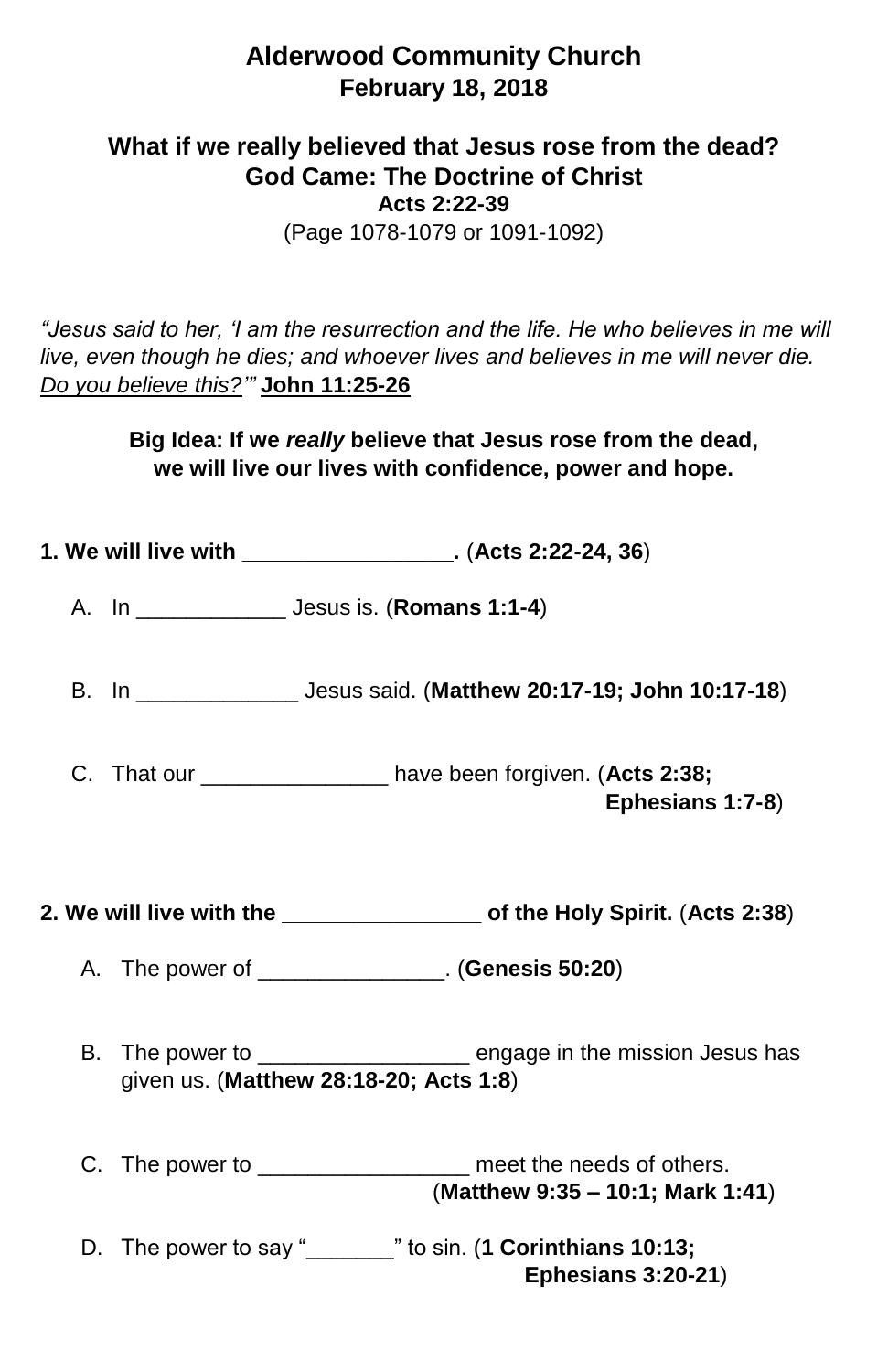| 3. We will live with ______________. |                                                                                                   |  |  |
|--------------------------------------|---------------------------------------------------------------------------------------------------|--|--|
|                                      | A. We will ________________________________ our future. (John 14:1-4;<br><b>Revelation 21-22)</b> |  |  |
|                                      | B. We will _____________________________ our future reality. (1 Peter 1:3-9)                      |  |  |
|                                      | hard for our future reality. (Matthew 6:19-21;<br>Mark 16:15)                                     |  |  |

## **Please pray for our** *Legacy of Compassion* **giving campaign asking God to help us:**

-Grow in our unity around our mission -Grow in our awareness of the needs in our community -Grow in our compassion to meet those needs -Grow in our generosity and give an additional \$3.4 Million over the next 3 years.

## **Sermon Questions:**

*Pre-study questions: As we look toward the purchase of the CDS building share a personal story with your group around one of these questions:*

*If you were part of the Building for Life campaign, how did you see God bless your life?*

*How has God blessed you personally through your obedience in tithing or in generously giving to meet the needs of others?*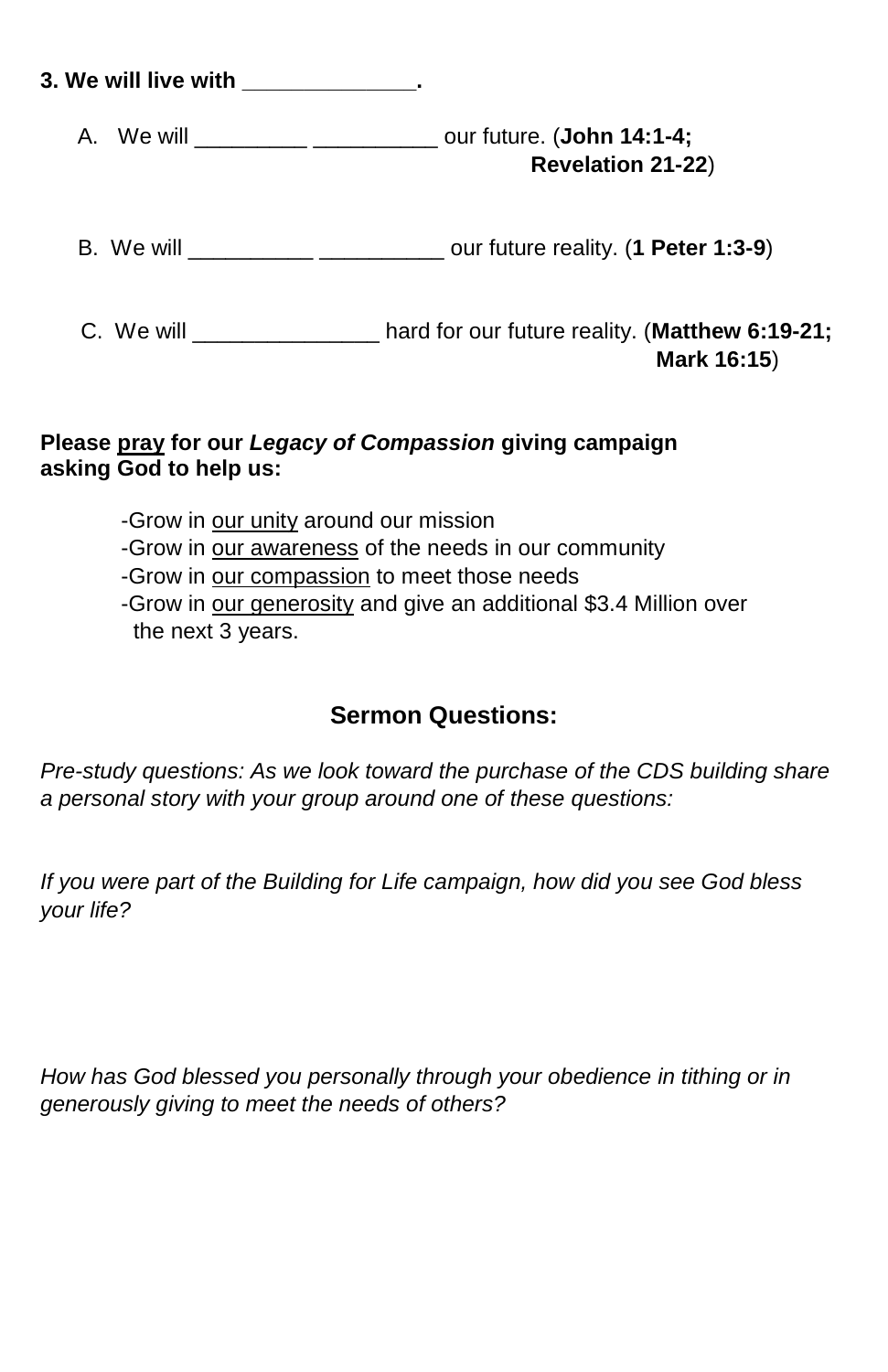1. In his sermon, Pastor Brad spoke about how really believing that Jesus Christ rose from the dead enables us to live with confidence, power, and hope. Which of these three words affects you most in your current season of life?

2. Read **John 20:1-10**. Put yourself in the sandals of the disciples. What might you have thought as you looked into the empty tomb of Jesus that Sunday morning?

3. **1 Corinthians 15** answers the question, "What if Jesus Christ had *not* been raised from the dead?"

Read **vv.1-8**: Can a person be a Christian and not believe Jesus rose from the dead? Why, or why not?

Read **vv.12-19**: What problems emerge for us if Jesus had not been raised from the dead?